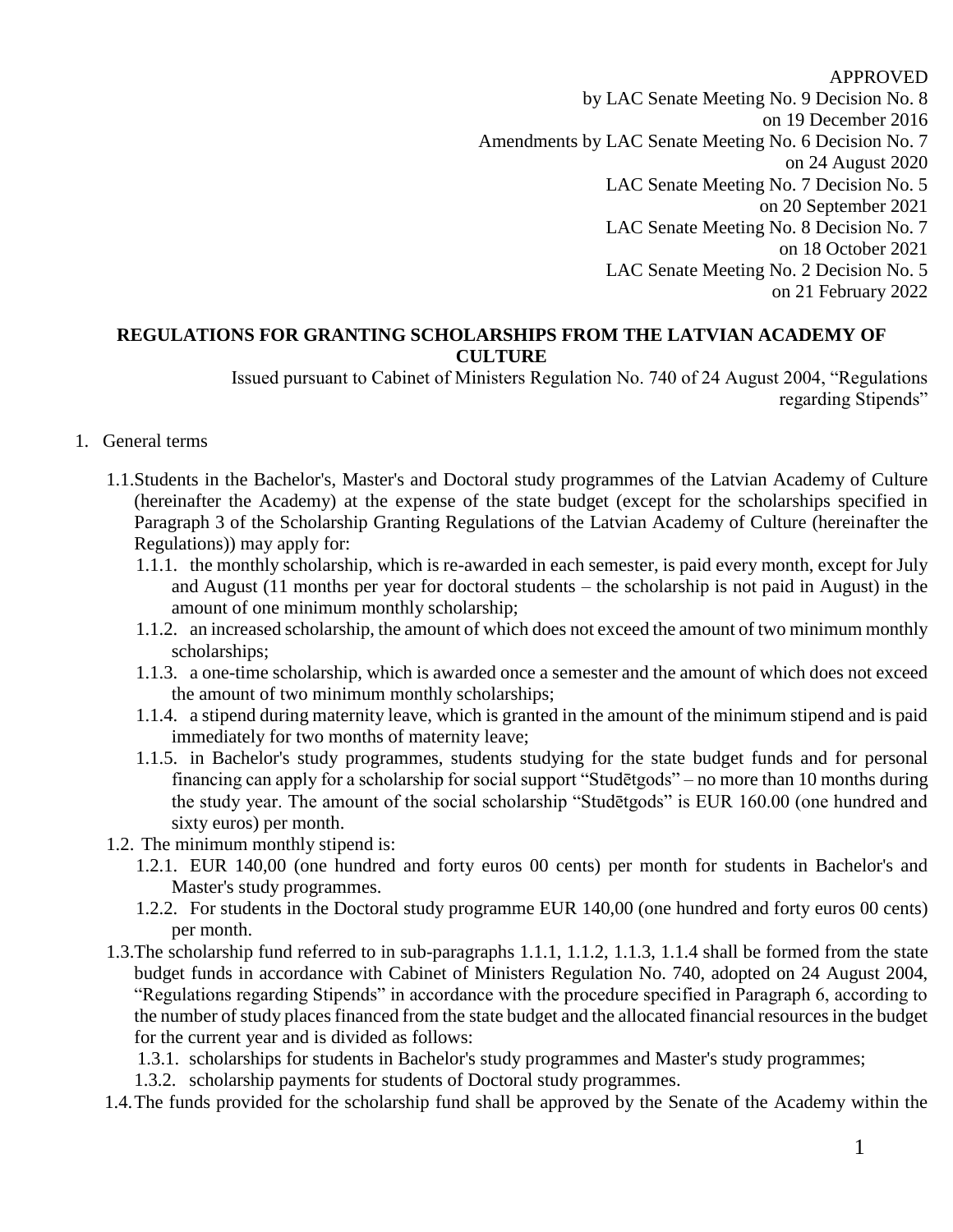budget of the financial year.

- 1.5.Scholarships indicated in the Paragraph 1.1.5 of the Statute are granted from the Academy's social scholarship fund, which is established from the state budget – grants from general revenue on the basis of an agreement concluded between the Ministry of Education and Science and the Academy on the allocation of funding for social scholarships "Studētgods".
- 2. Procedure for awarding monthly, increased, one-time, maternity leave scholarships and scholarships for obtaining a Scientific Degree
	- 2.1.Students of the Academy's Bachelor's, Master's and Doctoral study programmes who have been admitted to the state-funded study places by the competition or after annual rotation and have fulfilled the obligations provided for in the study plan of the previous semester may apply for a monthly, increased, one-time or maternity leave scholarship.
	- 2.2.The number of monthly scholarship holders is proportional to the number of students in state-funded study places in the respective study programme, sub-programme and specialisation in the respective study year.
	- 2.3.Monthly scholarships are awarded on a competitive basis within the relevant scholarship fund. The basic criterion of the competition (except for the scholarships mentioned in Paragraph 1.1.4) is the student's success. If two or more students applying for a scholarship have equal success and research performance indicators, the Scholarship Award Commission will first award the scholarship to:
		- 2.3.1. disabled person;
		- 2.3.2. an orphan or a child left without parental care until reaching the age of 24;
		- 2.3.3. a student whose family, with which he or she has an undivided household, has been granted the status of a needy family on the day of the scholarship competition;
		- 2.3.4. a student from a large family (also in cases where the children of the relevant family are already adults, but at least three of them are not older than 24 years of age and study at a general or vocational education institution or study at a higher education institution or college full-time);
		- 2.3.5. a student who has one or more children.
	- 2.4. Applicants wishing to receive a monthly stipend within 10 days of the beginning of the semester:
		- 2.4.1. apply for a scholarship in the information system of the Academy and enter information in the respective section of their profile on the current account to which the scholarship is to be transferred;
		- 2.4.2. if the applicant complies with criteria indicated in the Paragraphs 2.3.1, 2.3.2, 2.3.3, 2.3.4, 2.3.5 of this Statute and can claim advantages in receiving a scholarship, at the time of applying for the scholarship he/she must present a valid document at the Department of Studies of the Academy, which confirms this. If such a document is not submitted, the applicant's compliance with this criterion will not be assessed.
	- 2.5. An increased scholarship may be awarded to:
		- 2.5.1. on the basis of a written recommendation of the department regarding achievements in scientific research work and artistic creation, if the weighted average mark of the last completed semester of the student, taking into account the success of the study courses of parts A and B, is not lower than 8;
		- 2.5.2. on the basis of a written recommendation of the students self-government regarding participation in the public life of the Academy, if the weighted average mark of the student' s last completed semester, taking into account the success of Part A and B study courses, is not lower than 8.
	- 2.6. A one-time scholarship can be awarded to a successful student with a high weighted average mark or difficult material circumstances that affect their studies.
	- 2.7. Applicants who wish to receive the one-time scholarship specified in Paragraph 2.6 of the Regulations, within 10 days from the beginning of the semester:
		- 2.7.1. apply for a scholarship in the information system of the Academy and enter information in the respective section of their profile on the current account to which the scholarship is to be transferred;
		- 2.7.2. submit an application (Appendix 1) in accordance with the procedures specified by the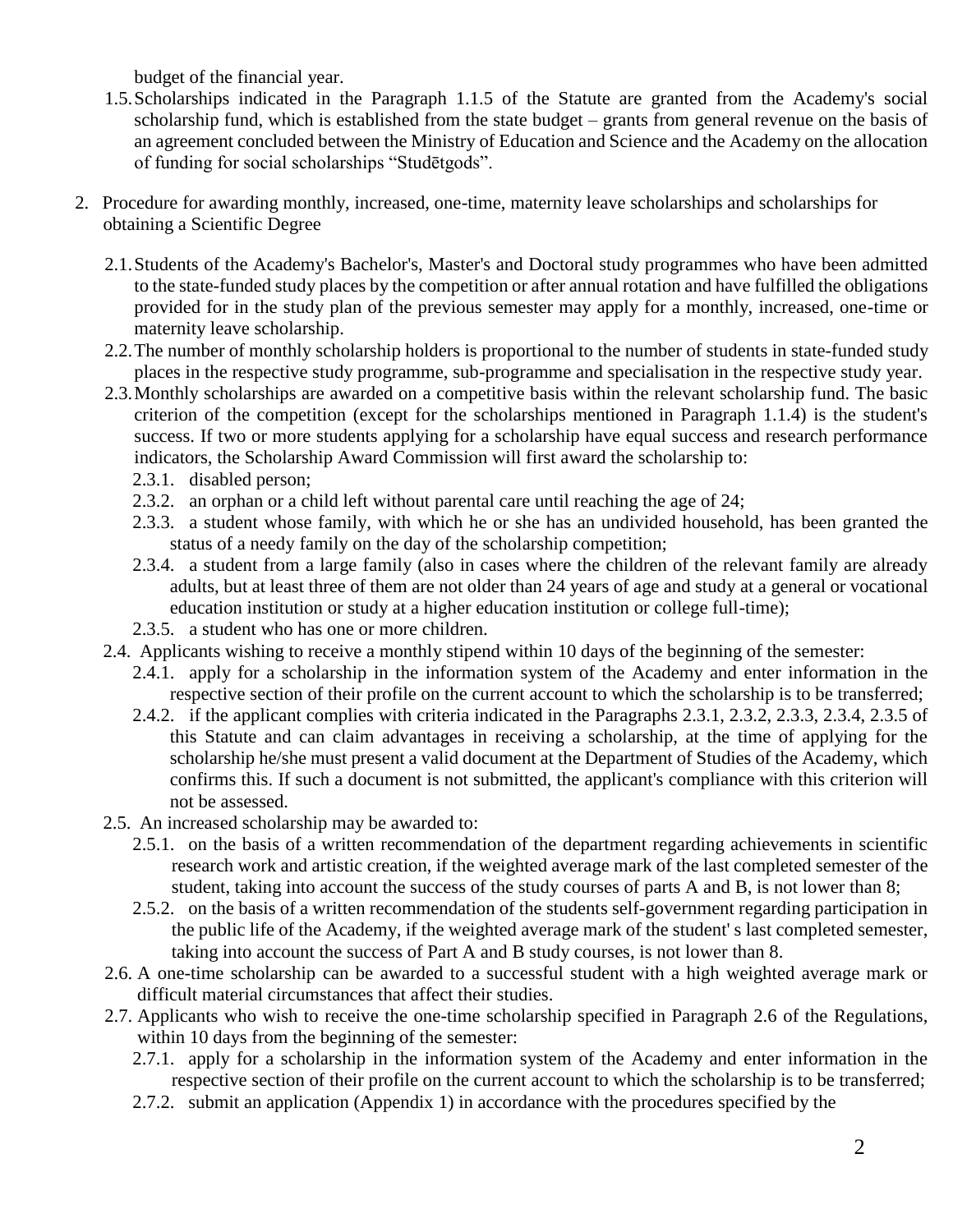### Department of Studies; .

- 2.7.3. present valid documents at the time of application, which certify the encumbered material or other circumstances affecting the studies and submit copies thereof to the Studies Department of the Academy. If the relevant documents are not submitted, the application will not be considered.
- 2.8. Students who are entitled to a scholarship during maternity leave:
	- 2.8.1. submit an application (Appendix 2) to the Department of Studies, enclosing an extract from the inpatient/outpatient medical card or sick leave;
	- 2.8.2. In the information system of the Academy in the respective section of their profile provide information on the current account to which the scholarship is to be transferred.
- 2.9. The competition criteria for students in the Bachelor's and Master's study programmes is the applicant's Academy's success in the previous semester, expressed as a weighted average grade, taking into account the progress in all Part A and B study courses (using the Academy's weighted average grade for annual competition/rotation to the state budget funded places). Students of the first semester participate in the competition with the results of the entrance examination.
- 2.10. No more than five percent of the amount of the Academy Scholarship Fund shall be used for onetime and increased scholarships.
- 2.11. The competition criterion for the students in the Doctoral study programme is the results of the study and research work of the applicant in the previous semester evaluated by the Scientific and Artistic Council of the Academy. Doctoral students of the first semester participate in the competition with the results of the entrance examination.
- 2.12. Students in the Doctoral study programme may also apply for a scholarship for obtaining a scientific degree (hereinafter a scholarship equivalent to a loan) of EUR 85.37 (eighty-five euros thirty-seven cents) per month, if the Academy's doctoral study programme is included on the list of thematic areas of education approved by the Ministry of Education and Science, where the student can apply for a scholarship equivalent to a loan.
	- 2.12.1. In order to receive a scholarship equivalent to a loan, the applicant enters into an agreement with the Academy. The agreement shall indicate the obligations of the Academy for the provision of studies, research work and creative work; the obligations of the applicant for the development of doctoral theses and the acquisition of a scientific degree, providing that the obligations shall be fulfilled within five years after matriculation; dispute and dispute resolution procedures; information exchange procedures.
	- 2.12.2. If a student does not obtain a scientific degree or terminates his/her studies within five years after matriculation in the doctoral study programme, the scholarship equivalent to a loan determined by Regulation of the Cabinet of Ministers No. 219, adopted on 29 May 2001, "Procedures for the Allocation, Repayment and Cancellation of a Study Loan from the Resources of the State Budget" shall be repaid in accordance with the procedures specified.
- 3. Procedure for awarding the social scholarship "Studētgods"
	- 3.1. The social scholarship "Studētgods" can be received by a student who studies at a study place financed from the state budget or for a fee and:
		- 3.1.1. is a citizen of Latvia or a non-citizen of Latvia and is up to 25 years old (inclusive);
		- 3.1.2. is registered in the register of natural persons in a family where at least one of the parents of the student has three children or more, including children placed in a foster family or under guardianship and the custody rights to the children have not been terminated or revoked;
		- 3.1.3. one of the student's parents who has three or more children or the student has no alimony debts (except for the exceptional case provided for in the regulatory enactments regulating the implementation of the Latvian Honorary Family Certificate Programme);
		- 3.1.4. is enrolled in the academic Bachelor's study programme, as well as studies full-time and is not on a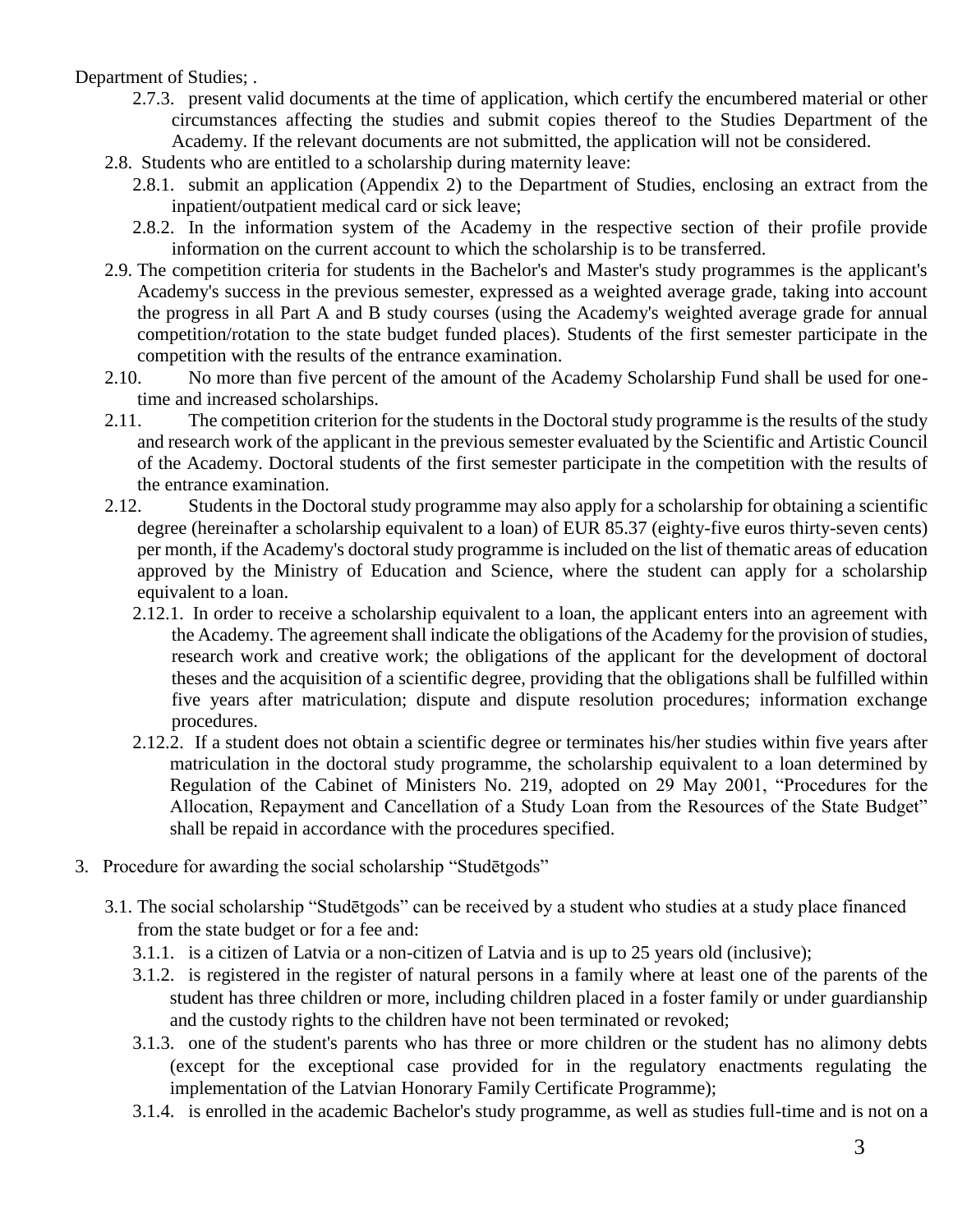study break;

- 3.1.5. upon admission to the Academy, the percentage of centralised examinations in percentage assessment is not lower than 30% in mathematics and by 40% in Latvian, but if the centralised examinations have not been taken or only one centralised examination has been taken, the average mark in the secondary education document is not lower than six points;
- 3.1.6. during the studies at the Academy is successful, without academic debts, and the weighted average mark in the previous semester or in the previous study year (course) of all study courses planned in the semester or study year (course) is not lower than six points, as well as no higher education violations specified in the internal regulatory enactments of the institution have been established.
- 3.2. A student applying for the social scholarship "Studētgods" shall electronically submit an application for the social scholarship "Studētgods" using public administration service "Studētgods" included in the public administration service portal [www.latvija.lv](http://www.latvija.lv/) by 20 September and 20 February of each academic year. The application shall state the information indicated in Paragraph  $30<sup>5</sup>$  of the Regulations regarding Stipends.
- 3.3. The application submitted in accordance with the procedure specified in paragraph 3.2 of the Statute and all the information included therein and necessary for the evaluation of the application shall be stored in the State Education Information System (hereinafter the System), of which the applicant shall be automatically informed. If during the preparation and submission of the application non-compliance with the criteria referred to in Sub-paragraphs  $30<sup>1</sup>$ ,  $30<sup>1</sup>$  2 and  $30<sup>1</sup>$  5 of the Regulations regarding Stipends is established, the application will not be processed and will not be accepted and the System will automatically inform the applicant.
- 3.4. The awarding of the social scholarship "Studētgods", based on the student's application and observing the conditions mentioned in the Regulations regarding Stipends, is administered by the Scholarship Awarding Commission of the Academy. The Chairman or Secretary of the Scholarship Commission receives a list of applications in the System and informs the Scholarship Commission thereof. The list contains information on the student's compliance or non-compliance with the criteria set out in the Regulations regarding Stipends. The Scholarship Awarding Commission of the Academy, on the basis of the mentioned information, checks the student's compliance with the criteria indicated in the Sub-paragraphs  $30<sup>1</sup>1$ ,  $30<sup>1</sup>$ 5.,  $30.1\,6$ .,  $30.1\,7$ .,  $30.1\,10$ .,  $30.1\,11$ .,  $30.1\,12$  of the Regulations regarding Stipends once a semester, and if non-compliance with at least one of the criteria referred to in this paragraph is established, the Academy shall decide to refuse to grant the social scholarship "Studētgods". The decision is notified to the student and information about the decision is entered into the System.
- 3.5. If the grades in the subjects indicated in Subparagraph  $30<sup>1</sup>$  10 of the Regulations regarding Stipends are not entered into the System from the secondary education document, the average mark of the subjects shall be calculated by the scholarship awarding commission and the calculated average mark entered in the State Education Information System.
- 3.6. If the student applies for a social scholarship "Studētgods" in subsequent periods at the beginning of studies or previous education has acquired abroad, then the preconditions on the evaluation obtained in the secondary education institution indicated in Sub-paragraph  $30<sup>1</sup>$  10 of the Regulations regarding Stipends are not considered.
- 3.7. The Rector of the Academy shall make a decision regarding the awarding or refusal to award the social scholarship "Studētgods", regarding the suspension or termination of the payment, on the basis of a proposal prepared by the Scholarship Commission. The Rector's decision is drawn up as an order of the Rector, which is the basis for payment of the scholarship.
- 3.8. The Head of the scholarship commission ensures that the student is introduced to the Rector's order within three working days after the Rector's order is issued, as well as information about students who have been awarded a social scholarship "Studētgods" is entered into the System no later than within three working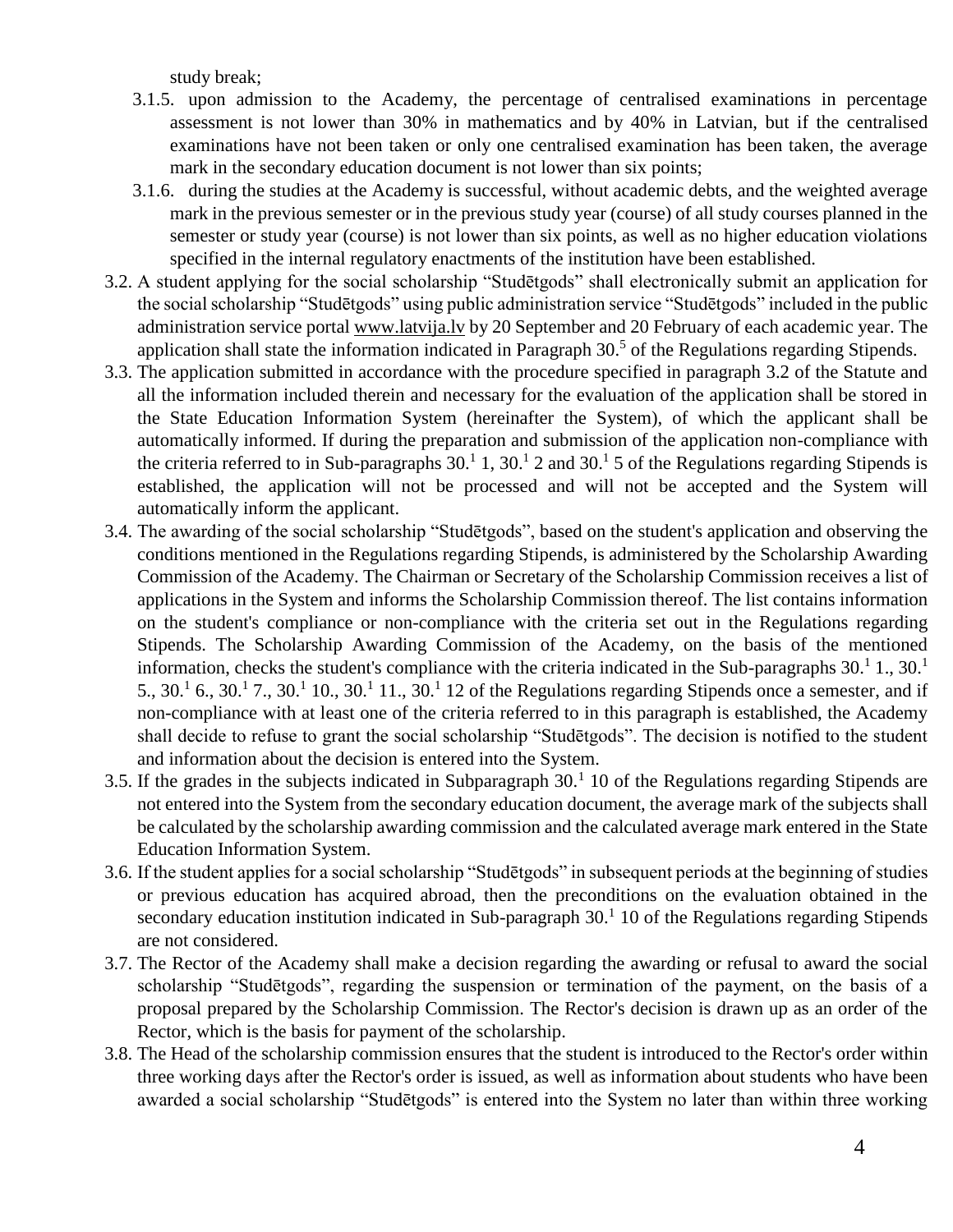days after the day when the order was issued.

- 3.9. The Scholarship Awarding Commission receives monthly lists of students of the Academy who have been approved for the awarding of the social scholarship "Studētgods" and checks the information indicated in the lists regarding the student's compliance or non-compliance with criteria set out in Sub-paragraph 3.1. If non-compliance with at least one of the criteria referred to in this Sub-paragraph is established, a decision shall be made to suspend or terminate the payment of the social scholarship "Studētgods" and the decision shall be notified to the student, as well as information on the decision shall be registered in the System.
- 3.10. Issues related to the awarding of the social scholarship "Studētgods" and the examination of applications, which may arise in cases not provided for in the Regulations, are reviewed by the Scholarship Commission and decided by the Rector.
- 3.11. The social scholarship "Studētgods" is awarded form the first semester of autumn 2021 or in the first year of studies to matriculated students or those students who have resumed their studies in the first year of study in the 2021/2022 academic year, regardless of the date of matriculation. In the following years the social scholarship "Studētgods" is awarded from the first semester of autumn of the respective year or in the first year of studies to matriculated students or those students who have resumed their studies in the respective year of study, regardless of the date of matriculation.

4. Criteria determined by Paragraph 3.1.6 of the Statute shall apply from 1 January 2022 and they are applied to the granting of the social scholarship "Studētgods" for the next study semesters or study years. Scholarship Award Commission

- 4.1.For the evaluation of scholarship applications, the Academy Scholarship Award Commission is established by the order of the Rector of the Academy, which consists of one representative of the administration, five representatives of the academic staff (one representative from each department) and three representatives of the students' self-government.
- 4.2.No later than in the third week of the semester, the scholarship awarding commission reviews the monthly increased, one-time scholarship applications, evaluates the applicants' compliance with the relevant criteria mentioned in these regulations and approves the competition results in accordance with criteria indicated in Paragraph 2.3, 2.6, 2.9, 2.11, not exceeding the resources of the scholarship fund of the Academy. The list of applicants for the established scholarships shall be submitted to the Rector of the Academy for approval.

5. After the issuance of the order of the Academy, the Department of Studies ensures the publication of the results in the information system of the Academy.

6. The accounting of the Academy shall transfer the amount intended for the student's scholarship to the current account or payment card account of the scholarship recipient.

7. The applicant is responsible for the truthfulness and compliance of the information provided for the receipt of the scholarship with the requirements referred to in the Regulations regarding Stipends and this Statute.

8. The decision to award a scholarship may be revoked by an order of the Academy if it is established that the person:

- 8.1. provided false information;
- 8.2. does not fulfil the academic obligations provided for in the study plan;
- 8.3. violates the internal rules of the Academy.
- 9. The scholarship is stopped during the study break.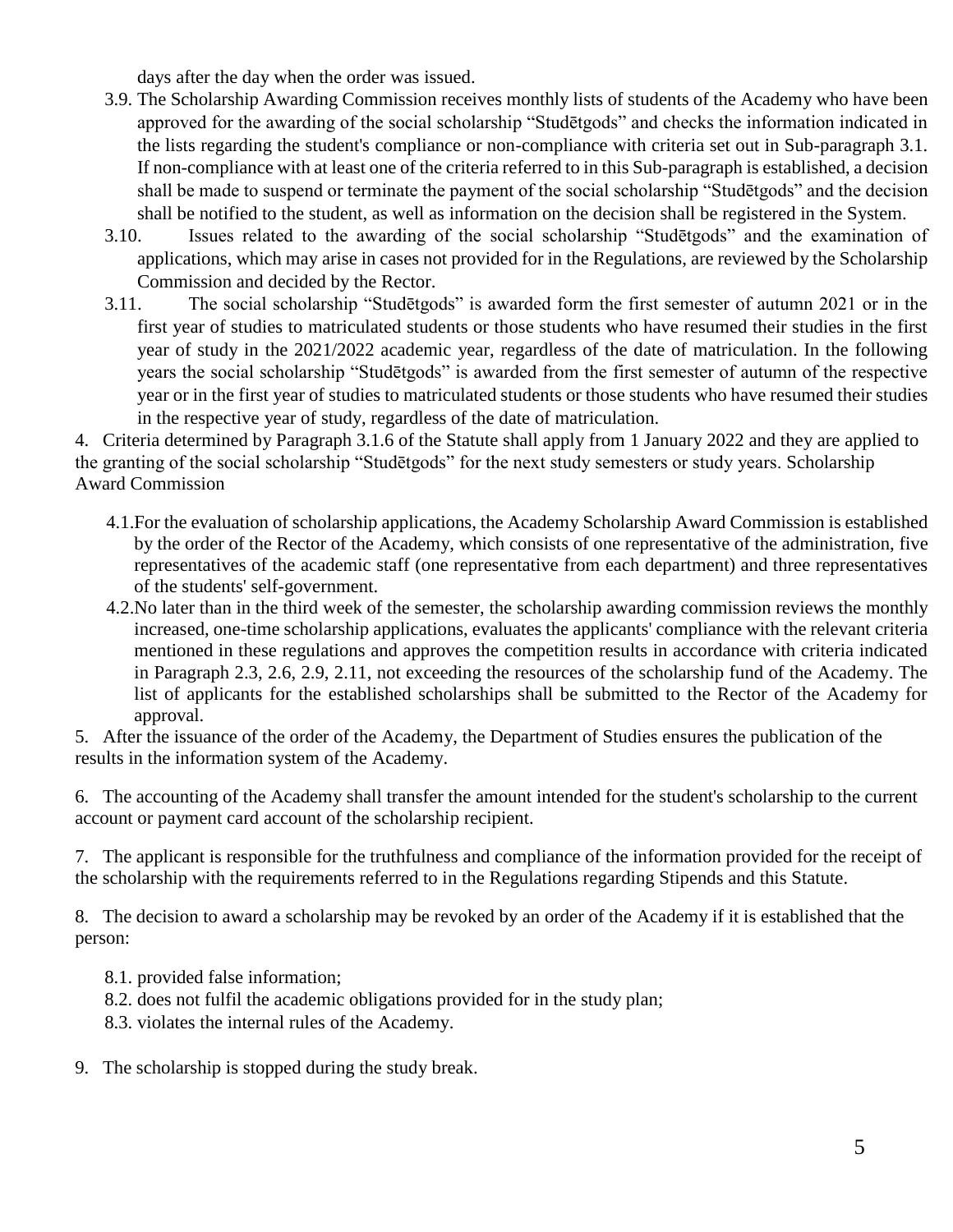*Annex 1*

**Latvian Academy of Culture**

## **Scholarship application for semester \_\_\_\_\_ of academic year 202\_\_/202\_\_**

 $\circledast$ 

|       | <b>The Student</b>                                                                                                                                                                                                                                                                                                                               |  |                            |                |  |                        |  |                                      |
|-------|--------------------------------------------------------------------------------------------------------------------------------------------------------------------------------------------------------------------------------------------------------------------------------------------------------------------------------------------------|--|----------------------------|----------------|--|------------------------|--|--------------------------------------|
| 1.    |                                                                                                                                                                                                                                                                                                                                                  |  |                            |                |  | first name             |  |                                      |
|       | Amount of scholarship requested for the                                                                                                                                                                                                                                                                                                          |  |                            |                |  |                        |  | surname                              |
| 2.    | semester (euro)                                                                                                                                                                                                                                                                                                                                  |  |                            |                |  |                        |  |                                      |
| 3.    | Type of scholarship                                                                                                                                                                                                                                                                                                                              |  |                            | $\Box$ minimum |  |                        |  | $\Box$ one-time                      |
|       | Grounds for requesting a one-time scholarship:                                                                                                                                                                                                                                                                                                   |  |                            |                |  |                        |  |                                      |
| 4.    |                                                                                                                                                                                                                                                                                                                                                  |  |                            |                |  |                        |  |                                      |
| 5.    | <b>Personal identity number:</b>                                                                                                                                                                                                                                                                                                                 |  |                            |                |  |                        |  |                                      |
| 6.    | Name of the university                                                                                                                                                                                                                                                                                                                           |  | Latvian Academy of Culture |                |  |                        |  |                                      |
| 7.    | <b>Study programme:</b> $\Box$ Bachelor                                                                                                                                                                                                                                                                                                          |  |                            | $\Box$ Master  |  | $\Box$ Doctor          |  | Course 1. 2. 3. 4                    |
|       | Name of programme/sub-<br>programme                                                                                                                                                                                                                                                                                                              |  |                            |                |  |                        |  |                                      |
| 8.    | <b>Place of Residence:</b>                                                                                                                                                                                                                                                                                                                       |  |                            |                |  |                        |  |                                      |
| 9.    | e-mail, phone:                                                                                                                                                                                                                                                                                                                                   |  |                            |                |  |                        |  |                                      |
| 10    | <b>Student information</b>                                                                                                                                                                                                                                                                                                                       |  |                            |                |  |                        |  |                                      |
| 10.1. | disabled<br>$\Box$ no                                                                                                                                                                                                                                                                                                                            |  |                            |                |  |                        |  | $\square$ yes                        |
| 10.2. | an orphan or child left without parental assistance until reaching the age of 24<br>$\square$ yes<br>$\Box$ no                                                                                                                                                                                                                                   |  |                            |                |  |                        |  |                                      |
| 10.3. | scholarships for a family with which the student has an undivided household<br>granted poor family status at the time of application<br>$\Box$ yes<br>$\Box$ no                                                                                                                                                                                  |  |                            |                |  |                        |  |                                      |
| 10.4. | the student has one or more children<br>$\square$ yes<br>$\Box$ no                                                                                                                                                                                                                                                                               |  |                            |                |  |                        |  |                                      |
|       | Name and surname of the child                                                                                                                                                                                                                                                                                                                    |  |                            |                |  | Year and date of birth |  |                                      |
|       |                                                                                                                                                                                                                                                                                                                                                  |  |                            |                |  |                        |  |                                      |
|       |                                                                                                                                                                                                                                                                                                                                                  |  |                            |                |  |                        |  |                                      |
| 10.5. | the student is from a large family (also in the case where the children of the relevant family are already<br>adults, but at least three of them are not older than 24 years of age and study at a general or vocational<br>education institution or study at a higher education institution or college full-time)<br>$\square$ yes<br>$\Box$ no |  |                            |                |  |                        |  |                                      |
| No.   | Name/Surname                                                                                                                                                                                                                                                                                                                                     |  | Year of birth              | Relationship   |  |                        |  | Name of the educational organisation |
|       |                                                                                                                                                                                                                                                                                                                                                  |  |                            |                |  |                        |  |                                      |
|       |                                                                                                                                                                                                                                                                                                                                                  |  |                            |                |  |                        |  |                                      |
|       |                                                                                                                                                                                                                                                                                                                                                  |  |                            |                |  |                        |  |                                      |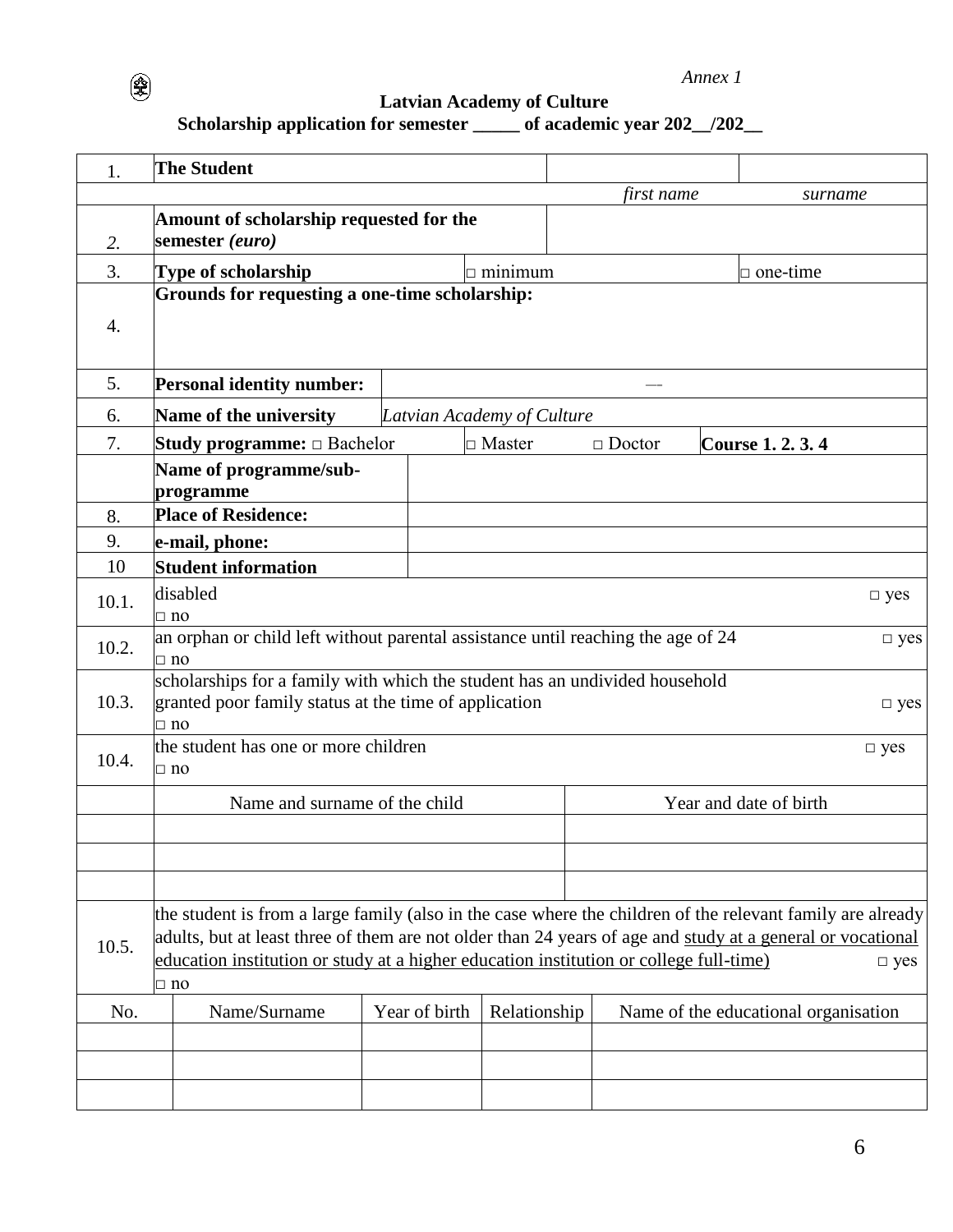| Scholarship Applicant's Acknowledgement: I certify with my signature that all the information provided<br>here is true. If necessary, I hereby authorise the Scholarship Award Commission to verify and clarify the<br>15. information provided, as well as to obtain information from primary sources. I am informed that in the case<br>of providing false information, the Scholarship Award Commission may refuse to award a scholarship or<br>request a refund of the scholarship received unduly. |  |  |  |  |  |  |  |
|---------------------------------------------------------------------------------------------------------------------------------------------------------------------------------------------------------------------------------------------------------------------------------------------------------------------------------------------------------------------------------------------------------------------------------------------------------------------------------------------------------|--|--|--|--|--|--|--|

Signature and printed name of the Applicant Date